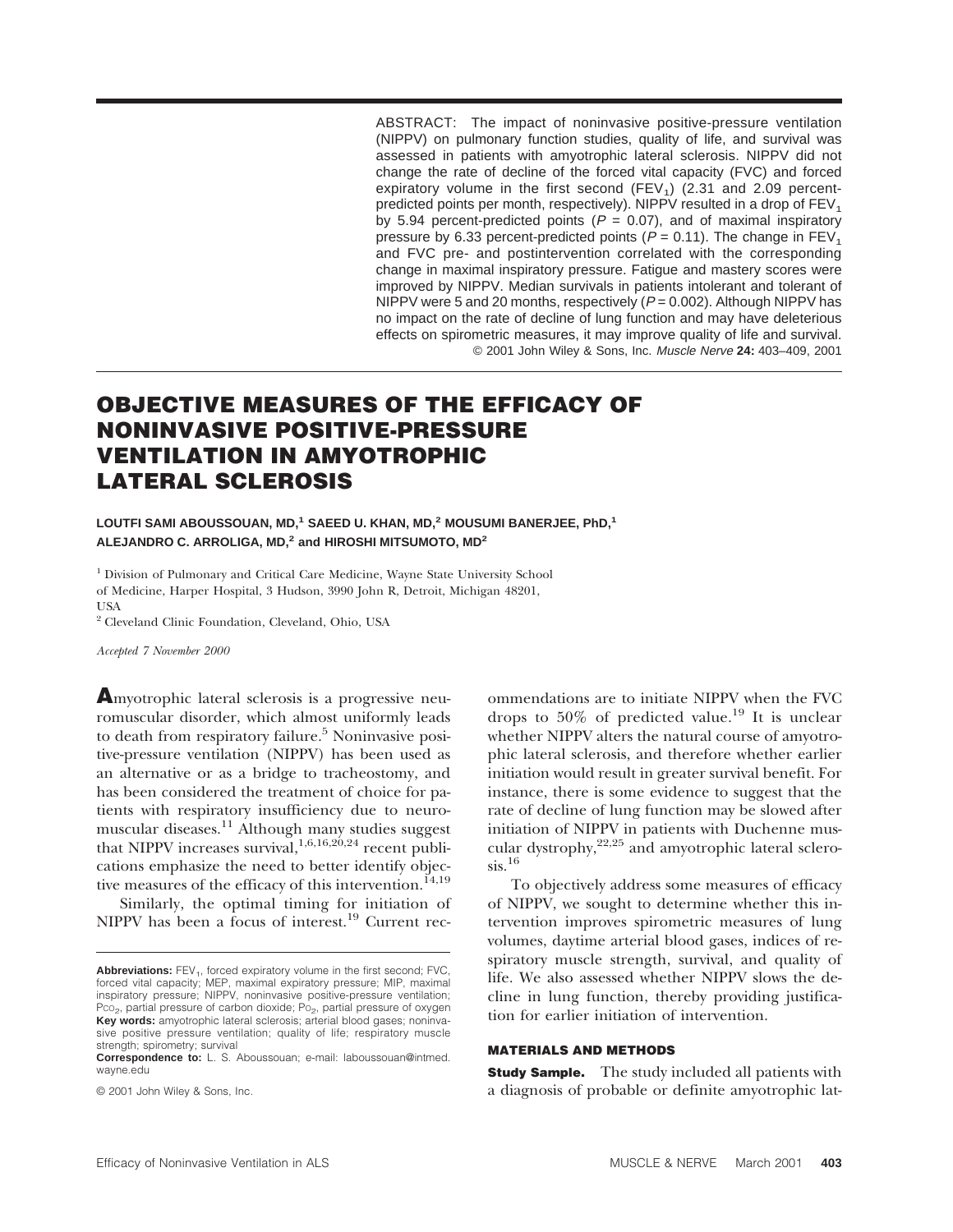eral sclerosis based on the El Escorial World Federation of Neurology criteria,<sup>4</sup> who were started on NIPPV at the Cleveland Clinic Foundation over a period of 5 years from March 1993 to February 1998. The neuromuscular clinic evaluation included screening spirometry every 3–6 months. Detailed pulmonary evaluation was initiated and repeated every 1–2 months once patients developed dyspnea on exertion, orthopnea, or a forced vital capacity (FVC) below 60% of predicted value on screening spirometry. This evaluation included clinical assessment, spirometry, measurement of maximal inspiratory and expiratory pressures, and determination of arterial blood gases on room air. Bulbar symptoms were classified as "absent to mild" or "moderate to severe" based on the most severe instance of speech or swallowing impairment as assessed from the corresponding components of the amyotrophic lateral sclerosis severity scale.<sup>13</sup>

**Assessment of Quality of Life.** We used the Chronic Respiratory Index Questionnaire to assess quality of life in a subset of our patients.10 This index evaluates quality of life along four dimensions: dyspnea, fatigue, emotional, and sense of control over the disease (mastery), and was administered pre- and postinitiation of NIPPV. An increase in score indicates improvement and minimal clinically important score differences are 3.0, 2.0, 4.0, and 2.0 for dyspnea, fatigue, emotional, and mastery, respectively.10

**Pulmonary Function Tests.** Spirometry was performed with a Puritan-Bennett PB-100 spirometer (Puritan-Bennett, Wilmington, MA) in the neuromuscular clinic, and a Cybermedics spirometer (Collins/Cybermedics, Braintree, MA) in the pulmonary clinic. The American Thoracic Society spirometry reproducibility criteria were applied.<sup>2</sup> Measurements of maximal inspiratory pressure (MIP) and maximal expiratory pressure (MEP) were performed on an inspiratory force meter (Boehringer, Norristown, PA). Predicted values of Crapo et al. were used for spirometric values, $7$  and Black and Hyatt<sup>3</sup> for maximal respiratory pressures.

**Respiratory Assistance Devices.** Noninvasive positive-pressure ventilation was proposed to all patients with new symptoms of orthopnea and/or hypercapnia (Pco<sub>2</sub> equal to or greater than  $45 \text{ mmHg}$ ). Patients who proceeded to a tracheostomy after failure or intolerance of noninvasive ventilation were excluded.

The devices consisted of either a volumecontrolled ventilator (PLV-100) in assist-control mode, or a bilevel positive-pressure device (BiPAP) in spontaneous-timed mode (both from Respironics, Inc., Pittsburgh, PA), with tidal volume (PLV-100) or pressures (BiPAP) adjusted in clinic to chest rise, leaks, and patient comfort. Patients were instructed to use NIPPV for as long as tolerated after retiring to bed and as necessary in the daytime. Tolerance was strictly defined as the ability to sleep with the device for at least 4 consecutive hours nightly. For instance, an intolerant patient could be one who used NIPPV for more than 4 h/day but was unable to sleep with the device on, or whose sleep was interrupted, thereby preventing use of the device for 4 consecutive hours while asleep. To maximize compliance, alternate interfaces were used as necessary, nasal steroid sprays were used for nasal congestion, and suction devices for clearance of secretions.

**Statistical Methods.** Longitudinal or repeatedmeasures analysis was used for the investigation of individual changes of  $Po_2$ ,  $PCO_2$ , percent of predicted value for FVC,  $FEV_1$ , and maximal inspiratory and expiratory pressures, and for assessing the effect of NIPPV intervention on the rates of change. Time intervals between measurements were expressed in days. Mixed effects modeling for repeated measures was employed to test the hypothesis that NIPPV improves spirometric measures, daytime arterial blood gases, and respiratory muscle strength, and slows the decline in lung function. Patients in our study had different numbers of repeated measures on the outcomes, as well as varying time intervals between measurements. Mixed effects models provide a useful alternative to classic multivariate regression techniques for modeling such data.

Our models included random patient-specific intercept and slope to account for the natural heterogeneity in the population. This heterogeneity would be expected due to uncontrolled factors affecting when the diagnosis was made and affecting the natural course of amyotrophic lateral sclerosis in our patient population. The fixed-effects part of our model included tolerance of NIPPV, linear and quadratic effects of time expressed in days, effect of NIPPV intervention, and time  $\times$  intervention interactions. For the covariance model, we fitted several structures, and the model for final inference was selected based on Akaike's information criterion (AIC) and Schwarz's bayesian criterion (BIC).<sup>26</sup> Based on both criteria, a spatial power law structure gave the best fit for the covariance model, and inferences reported for the fixed effects are based on this model. These analyses were performed using PROCMIXED in SAS (SAS Institute, Cary, NC).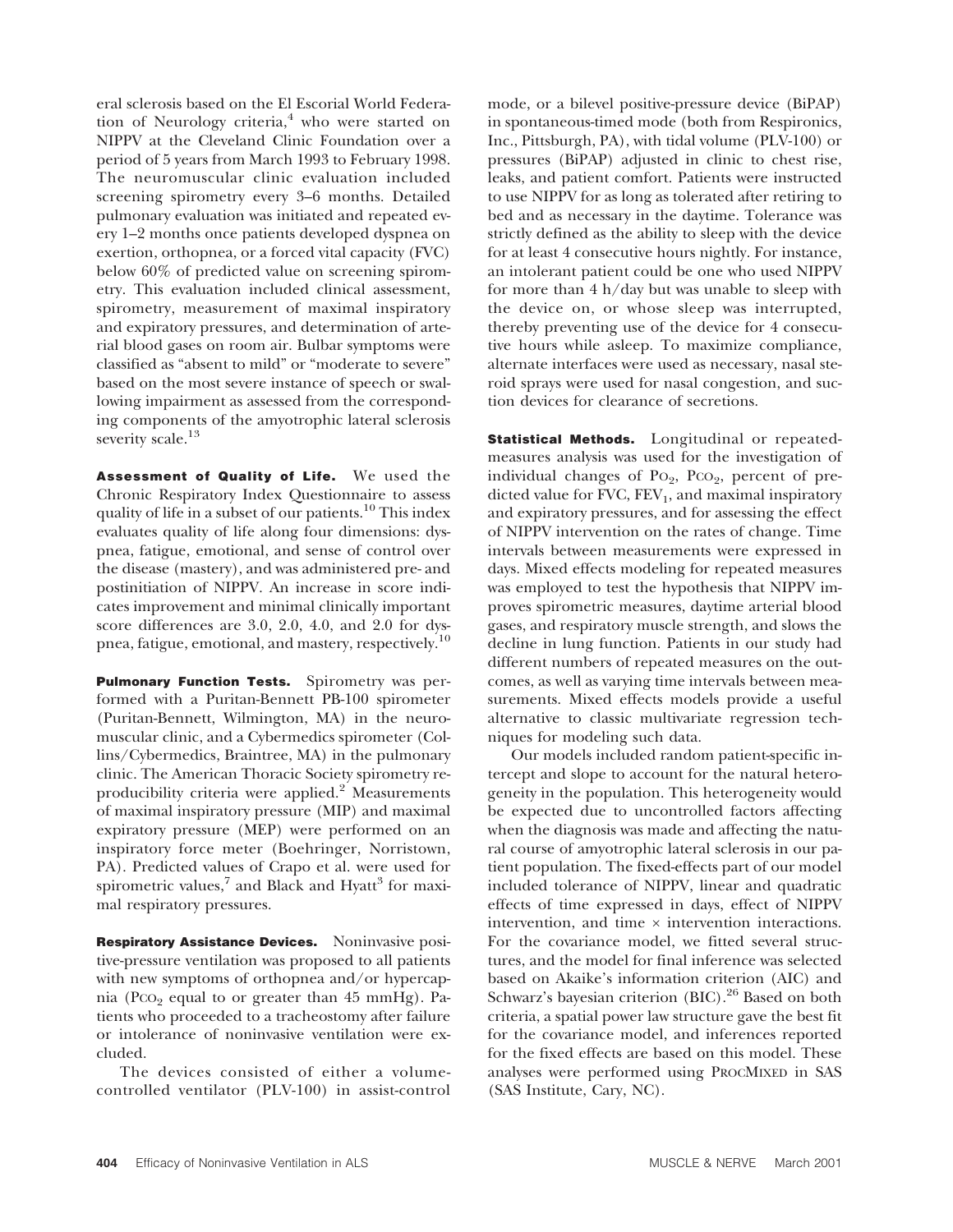Pearson correlation coefficients were calculated to assess possible linear relationships between the change in spirometric indices and change in respiratory muscle strength indices immediately pre- and postintervention. Multiple linear regression analysis was performed to adjust for the varying time lag between the intervention and first postintervention measurements. The Wilcoxon signed-rank test was used for comparison of paired variables that were not normally distributed (e.g., comparison of variables pre- and postintervention). A two-sample *t*-test was used to compare mean FVC, MIP, MEP, and NIPPV use between tolerant and intolerant patients, and Fisher's exact test was used for comparison of proportions. Median survivals between tolerant and intolerant groups were derived from Kaplan–Meier lifetables, and a log-rank test was used to compare survival curves. The Cox proportional hazards model was used to simultaneously adjust for potential confounders of survival. All analyses were performed using SAS, version 6.12 (SAS Institute).

## **RESULTS**

Sixty patients with amyotrophic lateral sclerosis were started on noninvasive ventilation. Ten patients had a single visit and/or had insufficient data collected before death, and 3 patients underwent tracheostomy after intolerance or failure of NIPPV. The remaining 47 patients (15 women and 32 men) were chosen for study. The average age was 62 years (range 32-79 years). Mean FVC and  $FEV<sub>1</sub>$  at initiation of NIPPV were  $41\%$  (range 16–70%) and  $44\%$ (range 17–78%) of predicted values, respectively. The FVC and  $FEV_1$  measurements were reproducible in 62% and 68% of spirometries, respectively. A significantly larger number of spirometries was obtained pre- compared to post-NIPPV (140 pre- vs. 89 post-NIPPV, representing an average of 3.0 per patient vs. 1.9 per patient, respectively,  $P = 0.02$ ). The mean time interval between measurements was significantly shorter after initiation of NIPPV (127 days pre- vs. 74 days post-NIPPV, *P* = 0.02).

Twenty-three patients (48.9%) were tolerant of NIPPV and 24 (51.1%) were intolerant. Features at the onset of the disease, rate of decline of lung function, and impact of NIPPV for the two groups are shown in Table 1. The findings closely parallel those from our earlier survival study involving a subset of this patient population.<sup>1</sup> Overall, the prevalence of moderate-to-severe bulbar symptoms was higher in patients who were intolerant of NIPPV, and indices of respiratory muscle strength were lower in intolerant patients. Mean NIPPV use was 8.7 h/day (range  $4-20$  h) in tolerant patients and  $2.6$  h/day (range 0–6 h) in intolerant patients. The median survival was 5 months in intolerant patients and 20 months in tolerant patients  $(P = 0.002,$  Table 1). After adjusting for FVC%, MIP%, and MEP% before initiation of NIPPV, and for the presence of bulbar symptoms as potential confounders of survival, the relative risk of death in intolerant patient was sixfold that of tolerant patients  $(P = 0.001)$ . None of the other covariates had a significant effect on survival. An analysis incorporating tolerance in the mixedeffect model revealed no significant difference between tolerant and intolerant groups with regard to the decline of lung function and the effects of NIPPV (Table 1). Accordingly, the estimates of the characteristics of interest presented in Table 2 are based on the entire set of patients.

There was a significant linear decline of FVC and  $FEV<sub>1</sub>$  over time (Fig. 1 and Table 2). There was also a significant quadratic change with time for both FVC and  $FEV_1$  resulting in a progressive slowing of

| Table 1. Characteristics at onset of respiratory insufficiency and effect of noninvasive ventilation stratified by tolerance versus |  |  |  |  |  |  |
|-------------------------------------------------------------------------------------------------------------------------------------|--|--|--|--|--|--|
| intolerance of noninvasive positive-pressure ventilation.                                                                           |  |  |  |  |  |  |

| Feature                                                                        | Tolerant             | Intolerant          | $P$ -value                               |
|--------------------------------------------------------------------------------|----------------------|---------------------|------------------------------------------|
| Mean age $\pm$ SD (years)                                                      | $59.6 \pm 12.0$      | $64.0 \pm 12.8$     | $0.23*$                                  |
| Men/women                                                                      | 18/5                 | 14/10               | $0.12^{+}$                               |
| Mean FVC at start of NIPPV $\pm$ SD (% predicted value)                        | $44.7 \pm 12.4$      | $37.4 \pm 12.6$     | $0.07*$                                  |
| Maximal inspiratory pressure $\pm$ SD (% predicted value)                      | $40.9 \pm 24.0$      | $30.3 \pm 13.1$     | $0.13*$                                  |
| Maximal expiratory pressure $\pm$ SD (% predicted value)                       | $32.9 \pm 17.0$      | $19.5 \pm 11.0$     | $0.01*$                                  |
| Presence of moderate or severe bulbar symptoms (%)                             | 30                   | 63                  | 0.03 <sup>†</sup>                        |
| Median survival (months)                                                       | 20                   | 5                   | $0.002^{\ddagger}$                       |
| Mean NIPPV use $\pm$ SD (range) (hours) <sup>§</sup>                           | $8.7 \pm 3.9$ (4-20) | $2.6 \pm 2.1$ (0-6) | $< 0.0001*$                              |
| Rate of change of $FEV_1 \pm SEM$ (% predicted value/month)                    | $-1.94 \pm 0.44$     | $-2.07 \pm 0.64$    | 0.53                                     |
| Change in FEV <sub>1</sub> due to NIPPV $\pm$ SEM (% predicted value)          | $-5.33 \pm 3.36$     | $-7.75 \pm 6.87$    | $0.84$ <sup><math>\parallel</math></sup> |
| Change in linear decline of FEV, due to NIPPV $\pm$ SEM<br>(% predicted/month) | $+0.13 \pm 0.18$     | $+0.18 \pm 0.34$    | $0.93$ <sup><math>\parallel</math></sup> |

\*Two-sample t-test; †Fisher's exact test; ‡Log-rank test; <sup>s</sup>at first postintervention visit; <sup>||</sup>mixed effects model.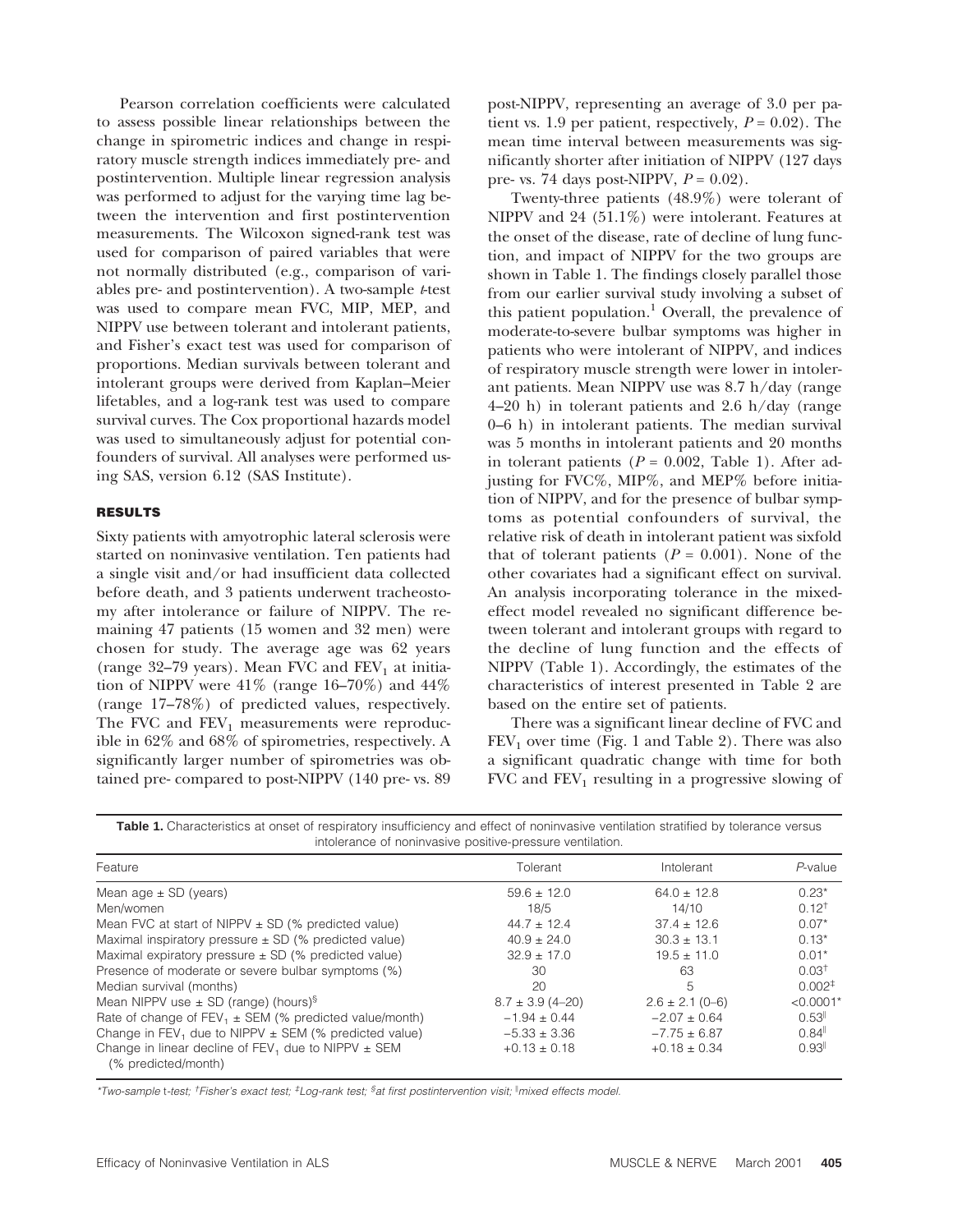| are nominasive positive-pressure ventilation.                        |          |        |             |        |          |      |           |      |               |      |              |               |
|----------------------------------------------------------------------|----------|--------|-------------|--------|----------|------|-----------|------|---------------|------|--------------|---------------|
|                                                                      | FVC (%)  |        | $FEV_1$ (%) |        | MIP(%)   |      | MEP $(%)$ |      | $PCO2$ (mmHg) |      | $Po2$ (mmHg) |               |
| Feature                                                              | Estimate | P      | Estimate    | P      | Estimate | P    | Estimate  | P    | Estimate      | P    | Estimate     | $\mathcal{P}$ |
| Linear change<br>per month                                           | $-2.31$  | 0.0001 | $-2.09$     | 0.0001 | $-0.13$  | 0.81 | $-0.56$   | 0.20 | $+0.20$       | 0.28 | $-0.18$      | 0.50          |
| Quadratic change<br>per month                                        | $+0.038$ | 0.0001 | $+0.034$    | 0.0001 | $+0.005$ | 0.67 | $+0.010$  | 0.21 | $-0.002$      | 0.59 | $+0.001$     | 0.83          |
| Change due to initiation<br>of NIPPV*                                | $-2.48$  | 0.39   | $-5.94$     | 0.07   | $-6.33$  | 0.11 | $-3.21$   | 0.26 | $-0.34$       | 0.76 | $-1.76$      | 0.31          |
| Change in linear rate of<br>change due to NIPPV*<br>(unit per month) | $+0.10$  | 0.52   | $+0.15$     | 0.37   | $-0.02$  | 0.93 | $+0.09$   | 0.54 | $+0.02$       | 0.76 | $+0.03$      | 0.75          |

**Table 2.** Characteristics of spirometric measures, respiratory muscles strength, and arterial blood gases: rate of decline before and after noninvasive positive-pressure ventilation.

\*NIPPV <sup>=</sup> noninvasive positive-pressure ventilation.

the rate of decline with time (Fig. 1, Table 2). The linear rates of decline of FVC and  $FEV_1$  were 2.31 and 2.09 percent-predicted points per month, respectively ( $P < 0.001$  for both), and were not significantly changed after initiation of NIPPV (Table 2). For instance, the rates of decline of FVC and  $FEV<sub>1</sub>$  slowed only by 0.1 and 0.15 percent-predicted points per month, respectively  $(P > 0.2$  for both). No significant change in maximal inspiratory or expiratory pressures,  $P_{{O_2}$ , or  $P_{{CO_2}}$  was seen with time (Table 2).

Quality of life data pre- and postintervention was available in 8 patients, with results shown in Table 3. Despite increasing dyspnea scores, there was an im-



**FIGURE 1.** Plot of decline of FEV<sub>1</sub> percent-predicted with time. Continuous line shows the time course of  $FEV<sub>1</sub>$  expressed as percent of predicted value for the group as a whole. A quadratic trend has been incorporated in the graph. The break in the continuous curve represents the average drop in  $FEV<sub>1</sub>$  noted after initiation of noninvasive positive-pressure ventilation (with a median interval of 42 days between the start of intervention and first subsequent measurement). For graphical representation purposes, this has been selected to occur at around day 360, the median time of initiation of NIPPV. Dashed line represents projected decline without noninvasive ventilation.

provement in fatigue score and a trend toward improved mastery scores. In addition, the magnitude of change pre- and post-NIPPV reached the clinical significance threshold, as defined in the Materials and Methods section, for the fatigue and mastery scores (Table 3).

The patients used NIPPV for a median period of 42 days between initiation of intervention and the first postintervention measurements. Following that period, NIPPV was associated with a drop of 5.94 percent-predicted points in  $FEV_1$  ( $P = 0.07$ ), and by a drop of 2.48 percent-predicted points in FVC (*P* = 0.39) (Fig. 1 and Table 2). The intervention was also associated with a drop of 6.33 percent-predicted points in maximal inspiratory pressure  $(P = 0.11)$ (Table 2).

Complete data for immediate pre- and postintervention FVC,  $FEV<sub>1</sub>$ , and maximal inspiratory and expiratory pressures, expressed as percent of predicted value, could be obtained for 28 patients. This subset of patients was similar to the group as a whole with respect to age, gender distribution, spirometric measures, and indices of respiratory muscle strength. However, a greater proportion of this subset was tolerant to NIPPV and, accordingly, had more hours of NIPPV use compared to the group as a whole (65.5% tolerance with mean of 6.5 h/day of NIPPV use in this subset vs. 48.9% tolerance with a mean of 5.9 h/day of NIPPV use for the overall group). The change of FVC% or  $FEV<sub>1</sub>%$  between the start of the intervention and the first subsequent measurement was significantly correlated with the corresponding change in maximal inspiratory pressure percent (Pearson's correlation coefficient  $[r] = 0.39, P = 0.04$ for FVC change;  $r = 0.39$ ,  $P = 0.04$  for FEV<sub>1</sub> change). After exclusion of two outliers from the data set, the correlation was only slightly improved ( $r = 0.44$ ,  $P =$ 0.03 for FVC;  $r = 0.49$ ,  $P = 0.01$  for FEV<sub>1</sub>) (Fig. 2).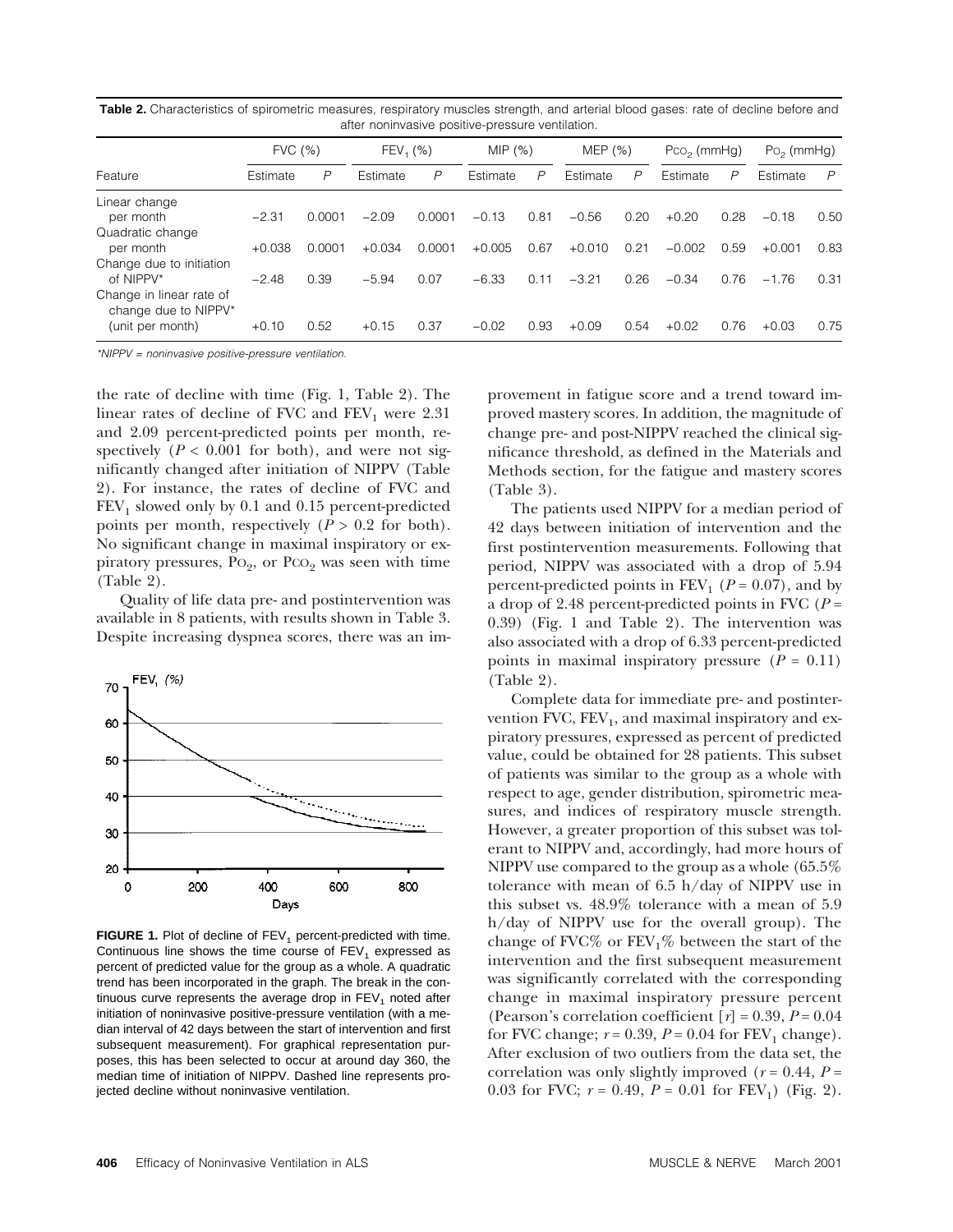|                             | Change required for |                |                       |             |  |  |  |
|-----------------------------|---------------------|----------------|-----------------------|-------------|--|--|--|
| Dimension                   | Pre-NIPPV           | Post-NIPPV     | clinical significance | $P$ -value* |  |  |  |
| Mean dyspnea score $\pm$ SD | $14.7 \pm 3.8$      | $12.6 \pm 3.8$ | 3.0                   | 0.11        |  |  |  |
| Mean fatigue score $\pm$ SD | $11.1 \pm 4.2$      | $14.9 \pm 4.7$ | 2.0                   | 0.03        |  |  |  |
| Mean emotion score $\pm$ SD | $30.9 \pm 5.5$      | $34.1 \pm 6.3$ | 4.0                   | 0.16        |  |  |  |
| Mean mastery score $\pm$ SD | $16.8 \pm 4.9$      | $19.2 \pm 2.6$ | 2.0                   | 0.07        |  |  |  |

**Table 3.** Quality of life pre- and post-noninvasive positive-pressure ventilation in patients with amyotrophic lateral sclerosis.

\*Wilcoxon signed-rank test for comparison of medians.

No significant correlation was found with change in maximal expiratory pressure  $(r = 0.30, P = 0.11)$  for FVC; and  $r = 0.19$ ,  $P = 0.35$  for  $FEV_1$ ). Multiple linear regression analysis revealed the magnitude of the change in FVC or  $FEV_1$  pre- and postintervention was not correlated with the time lag between the start of intervention and the first measurement after initiation of NIPPV (data not shown).

## **DISCUSSION**

Our study shows that NIPPV improves quality of life (particularly sense of fatigue and mastery over the disease) and survival, but does not slow the rate of decline of lung function nor does it improve daytime arterial blood gases or measures of respiratory muscle strength (MIP and MEP) in patients with amyotrophic lateral sclerosis. Moreover, initiation of NIPPV is associated with a trend toward a drop in  $FEV<sub>1</sub>$  and in maximal inspiratory pressure, with the magnitude of the change in  $FEV<sub>1</sub>$  (and FVC) preand post-NIPPV correlating with the corresponding change in maximal inspiratory pressure.

Although we demonstrated a strong linear rate of decline of spirometric function, this decline was not slowed by NIPPV, in contrast to results of other studies in patients with Duchenne muscular dystrophy or amyotrophic lateral sclerosis.16,22,25 In a large retrospective study of patients with amyotrophic lateral sclerosis, Kleopa et al. reported a trend toward a slower rate of decline of lung function only in the subgroup of patients who used NIPPV for more than  $4 h/day.<sup>16</sup>$  However, the minimal changes in the rate of decline of lung function noted in our study after initiation of NIPPV are unlikely to be of clinical significance. Taken together, these studies cast doubt on the ability of NIPPV to alter the course of progression of respiratory failure in amyotrophic lateral sclerosis.

The lack of a beneficial effect of NIPPV on arterial blood gases during unassisted breathing in our study also appears to contrast with other reports in patients with hypercapnic respiratory failure.<sup>8,9</sup> Because our population included only ALS patients, who typically have a more rapidly progressive course,

the lack of improvement in blood gases with NIPPV in our study may simply reflect the severity of the disease.

Despite high variability and effort dependence in measurements of respiratory muscle strength, our study suggests a drop in both maximal inspiratory pressure and  $FEV_1$  after a median period of 42 days on NIPPV. Because lung volumes tend to fall with increasing inspiratory muscle weakness, $17,23$  we sought to better determine the relationship between those two independently measured variables. As shown in Figure 2, the change in FVC or  $FEV<sub>1</sub>$  correlated with the change in maximal inspiratory pressures, thereby implying a cause–effect relationship. We therefore speculate that unloading of the inspiratory muscles by NIPPV may decondition this group of muscles and translate into decreases in maximal inspiratory pressures and measures of lung volumes. Factors that may have predisposed our patients to deconditioning include preexisting denervation of respiratory muscles due to the underlying pathology, and malnutrition to which patients with amyotrophic lateral sclerosis are at risk.<sup>15,18</sup> Alternative explanations such as incomplete adaptation and disruption of sleep by the device do not fully explain these results because our data show no significant difference between tolerant and intolerant groups in the magnitude of  $FEV<sub>1</sub>$  drop after NIPPV (Table 1).

As noted in Table 2, the trend for a negative effect of the intervention on spirometric measures was apparently limited to the FEV<sub>1</sub> (−5.94%,  $P =$ 0.07) and not the FVC (−2.48 decrease, *P* > 0.20). Technical difficulties and limitations in the measurement of FVC in patients at advanced stages of their disease may have affected the results. For instance, 60% of our patients were unable to achieve an expiratory time of 6 s or greater on the spirometric maneuver, indicating that end-of-test criteria were not met in many cases, resulting in underestimation of the FVC. $2$  Furthermore, there was slightly better reproducibility of the  $FEV<sub>1</sub>$  than the FVC determinations (68% vs. 62%, respectively). These end-of-test and reliability concerns raise the question of whether the  $FEV<sub>1</sub>$  is a better determinant of disease severity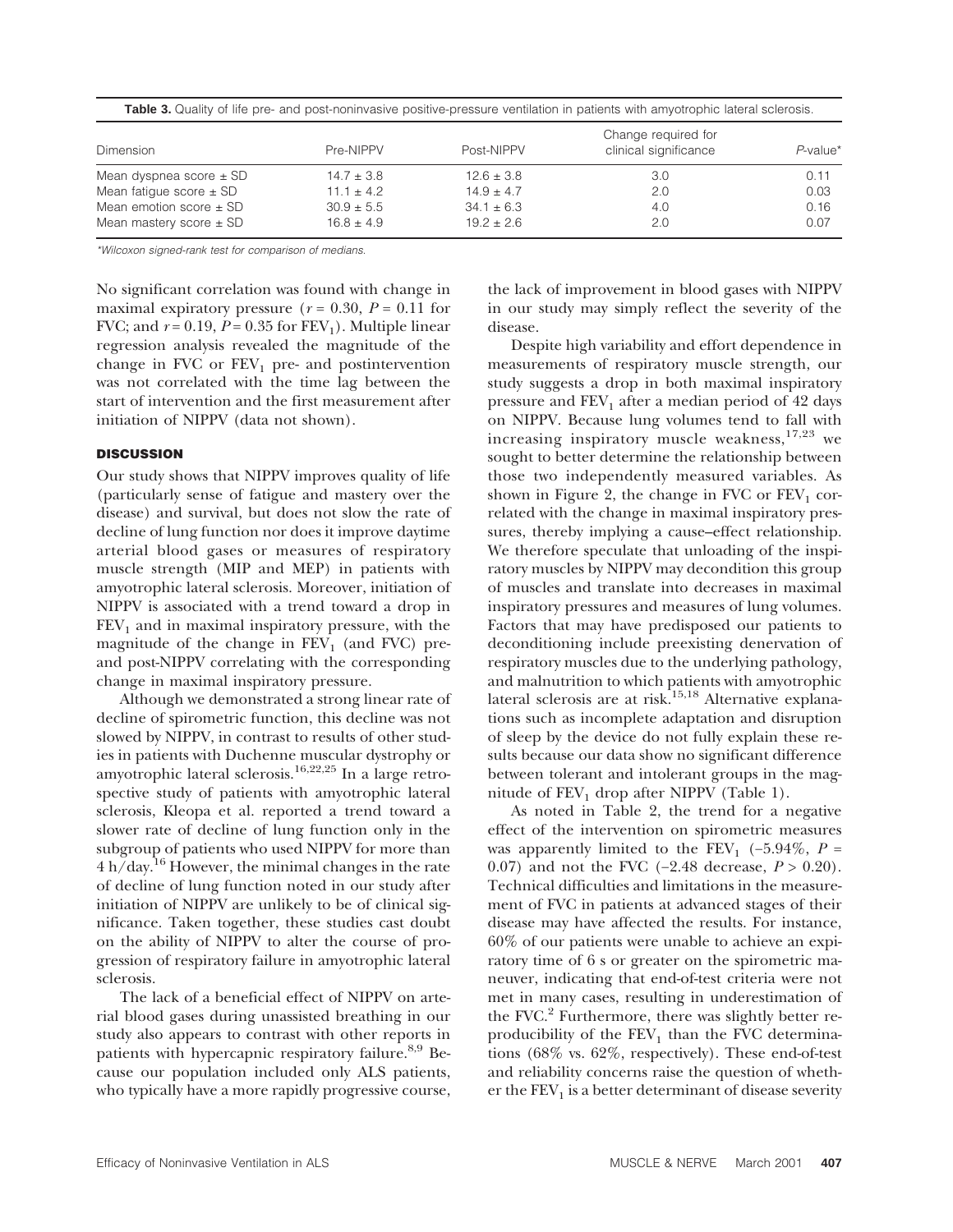

**FIGURE 2.** Plot of change in FVC percent-predicted **(top)** or FEV<sub>1</sub> percent-predicted (bottom) versus change in percentpredicted maximal inspiratory pressures before and after initiation of noninvasive positive-pressure ventilation. Change represents immediate postintervention minus immediate preintervention values. Dashed line is the regression line for the data points represented by triangles. The two diamond-shaped data points represent outliers excluded from the data in deriving the regression line. Their inclusion does not affect statistical significance or conclusions. Change in  $FVC = 0.54$   $\cdot$  change in MIP − 1.7; Pearson's correlation coefficient <sup>r</sup> = 0.44, P = 0.03. Change in FEV<sub>1</sub> = 0.74  $\cdot$  change in MIP – 3.6;  $r = 0.49$ ,  $P = 0.01$ .

or progression in restrictive pulmonary diseases such as amyotrophic lateral sclerosis.

Because the rate of decline is not significantly improved by the intervention, and because of concerns regarding possible premature deconditioning or unloading of inspiratory muscles, the study does not provide support for early initiation of NIPPV. Other unidentified mechanisms may justify early initiation and therefore the optimal timing of intervention remains to be determined. The current American Academy of Neurology recommendation to initiate NIPPV counseling for respiratory symptoms or for  $FVC < 50\%$  is supported by our study because we demonstrated survival and quality-of-life benefits

when NIPPV was initiated at FVC% values that closely approximate this cutoff.19

Our study also suggests that the beneficial effects of NIPPV on quality of life (particularly fatigue score and mastery over the disease) and survival cannot be readily ascribed to increased respiratory muscle strength, improved daytime blood gases, or slowing of rate of decline of lung function. This interpretation accords with the work of Hill and colleagues, who attributed the efficacy of NIPPV to improvement in nocturnal ventilation rather than respiratory muscle rest.12

The potentially deleterious effects of NIPPV on spirometric measures and indices of inspiratory muscle strength therefore do not appear to translate into clinically definable sequelae in amyotrophic lateral sclerosis. However, this deleterious effect may be uncovered in more slowly progressive neuromuscular disorders, and perhaps account for the actuarial survival *disadvantage* reported with NIPPV in patients with Duchenne muscular dystrophy. $^{21}$  In addition, this putative deconditioning mechanism may foster rapid dependence on NIPPV, and explain anecdotal reports of rapidly increasing reliance on NIPPV once started. For instance, it has been our experience, and that of others, that tolerant patients progressively increase their time on NIPPV up to  $24 h/day.<sup>6</sup>$ Whether this reflects effective palliation of symptoms or accelerated dependence on the device is unclear.

Our results must be interpreted with caution because our patients were predominantly older men with signs and symptoms of respiratory insufficiency at initiation of NIPPV, thereby possibly limiting the applicability of our results to other patients with amyotrophic lateral sclerosis. The quality-of-life scale we used may be inadequate for amyotrophic lateral sclerosis, and the data we presented were derived from a small number of patients. We found the dyspnea dimension particularly difficult to apply, as it refers to types of activity patients with amyotrophic lateral sclerosis would be unable to perform at such an advanced stage of their disease. Finally, because our data represent average results for the aggregate of our patients, individual variations were obscured. For instance, some of our patients had an improved rate of decline of lung function and improved indices of respiratory muscle strength after NIPPV. This variability is exemplified in Figure 2, which shows that a substantial number of patients had increases in maximal inspiratory pressures and FVC or  $FEV<sub>1</sub>$ after initiation of NIPPV. We were unable to identify potential positive responders by stratifying patients on the basis of FVC at initiation of NIPPV, tolerance of device, absence of bulbar symptoms, age, or gen